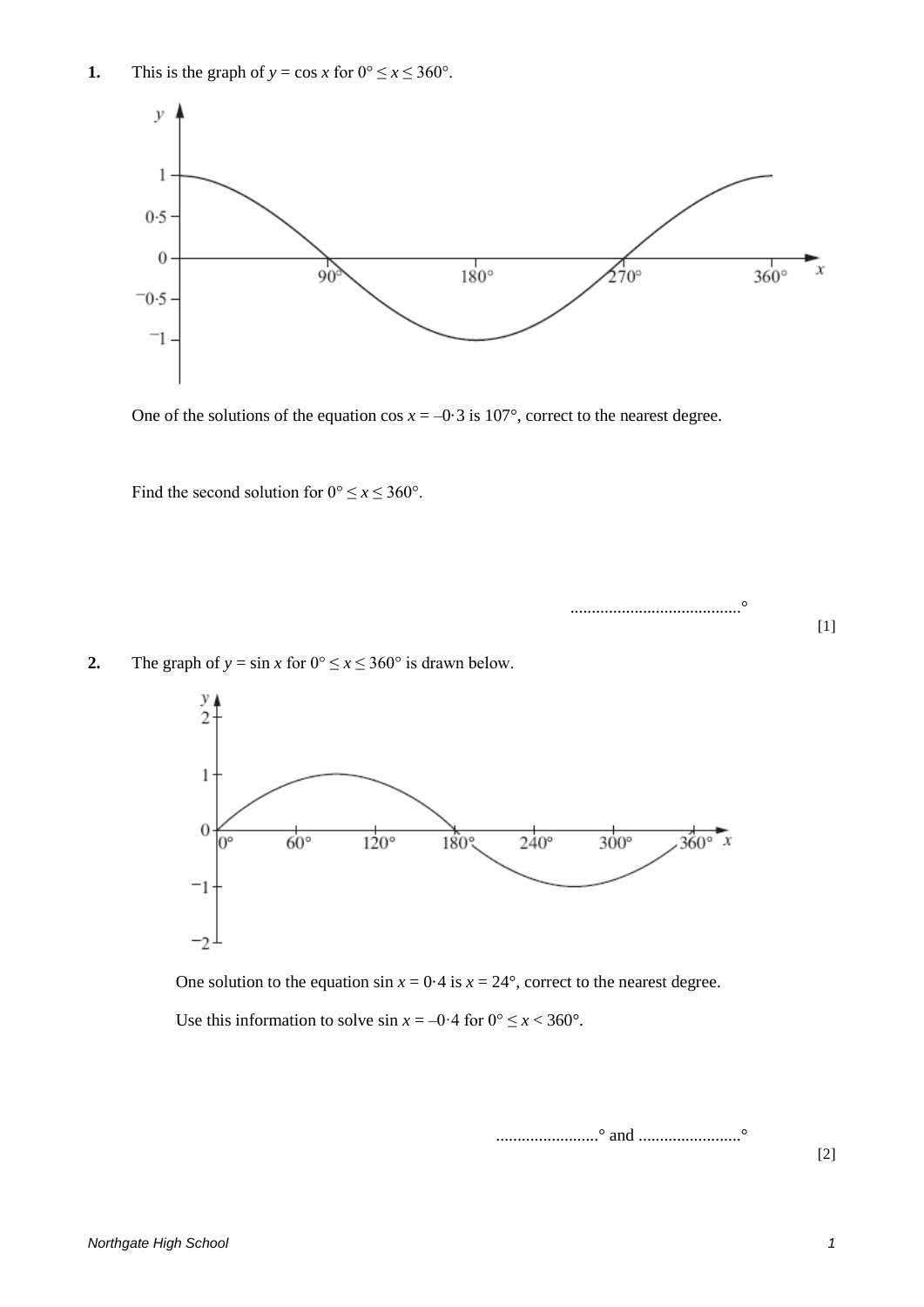**3.** A ladder, 3.2 m long, leans against a wall. The ladder makes an angle of 61° with the ground.

> Calculate how far up the wall the ladder reaches. Give your answer to a suitable degree of accuracy.



Not to scale

................................................. m



The diagram shows the graph  $y = \sin x$  for  $0^{\circ} \le x \le 720^{\circ}$ . The value  $x = 30^{\circ}$  satisfies the equation sin  $x = 0.5$ .

Find the 3 other values of *x* which satisfy  $\sin x = 0.5$  for  $0^{\circ} \le x \le 720^{\circ}$ .

...........................................................

[2]

[4]

**4.**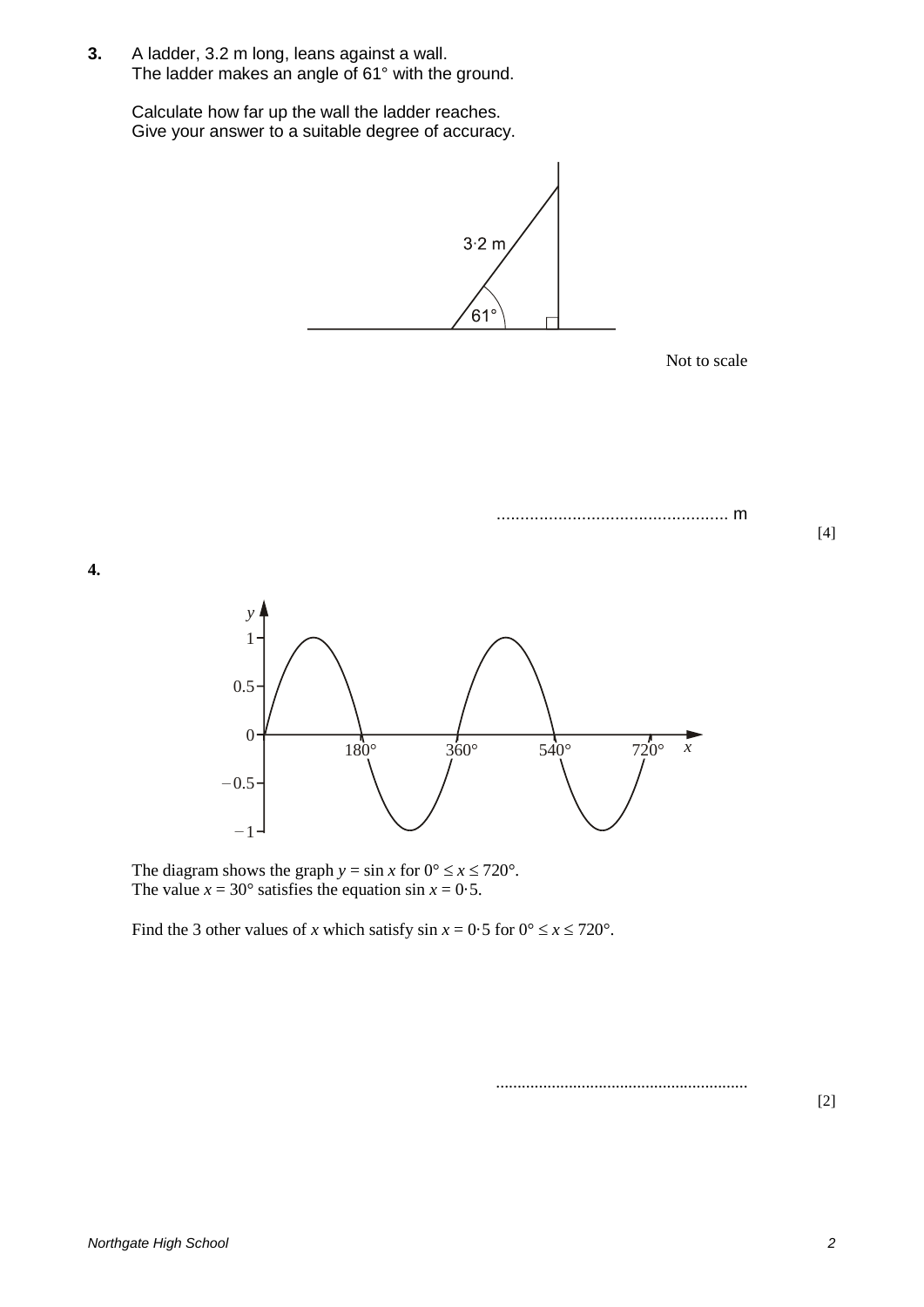

(a) Solve the equation  $\sin x = 0.45$  for  $0^{\circ} \le x \le 360^{\circ}$ . Give your answers correct to 1 decimal place.

....................................

**6.**

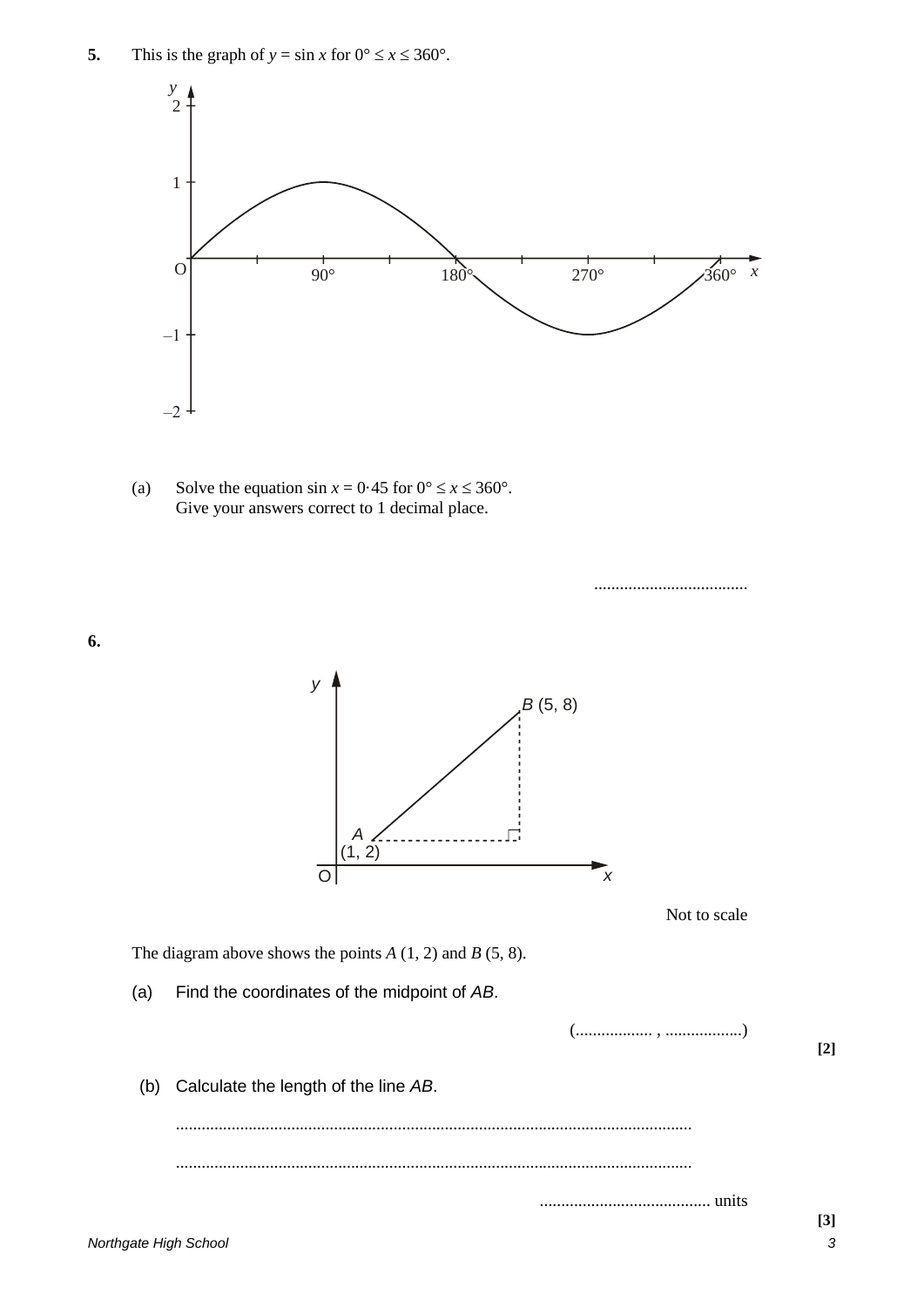

Not to scale

ABCD is the base of a rectangular box.  $BD = 110$  cm. Angle  $ADB = 34^\circ$ .

Calculate the length of AB.  $(a)$ 

Give your answer to a suitable degree of accuracy.

 $[4]$ 

 $(b)$ 



The box has base ABCD and top EFGH. The height of the box is 56 cm.

Calculate the angle between FD and the base.

 $[3]$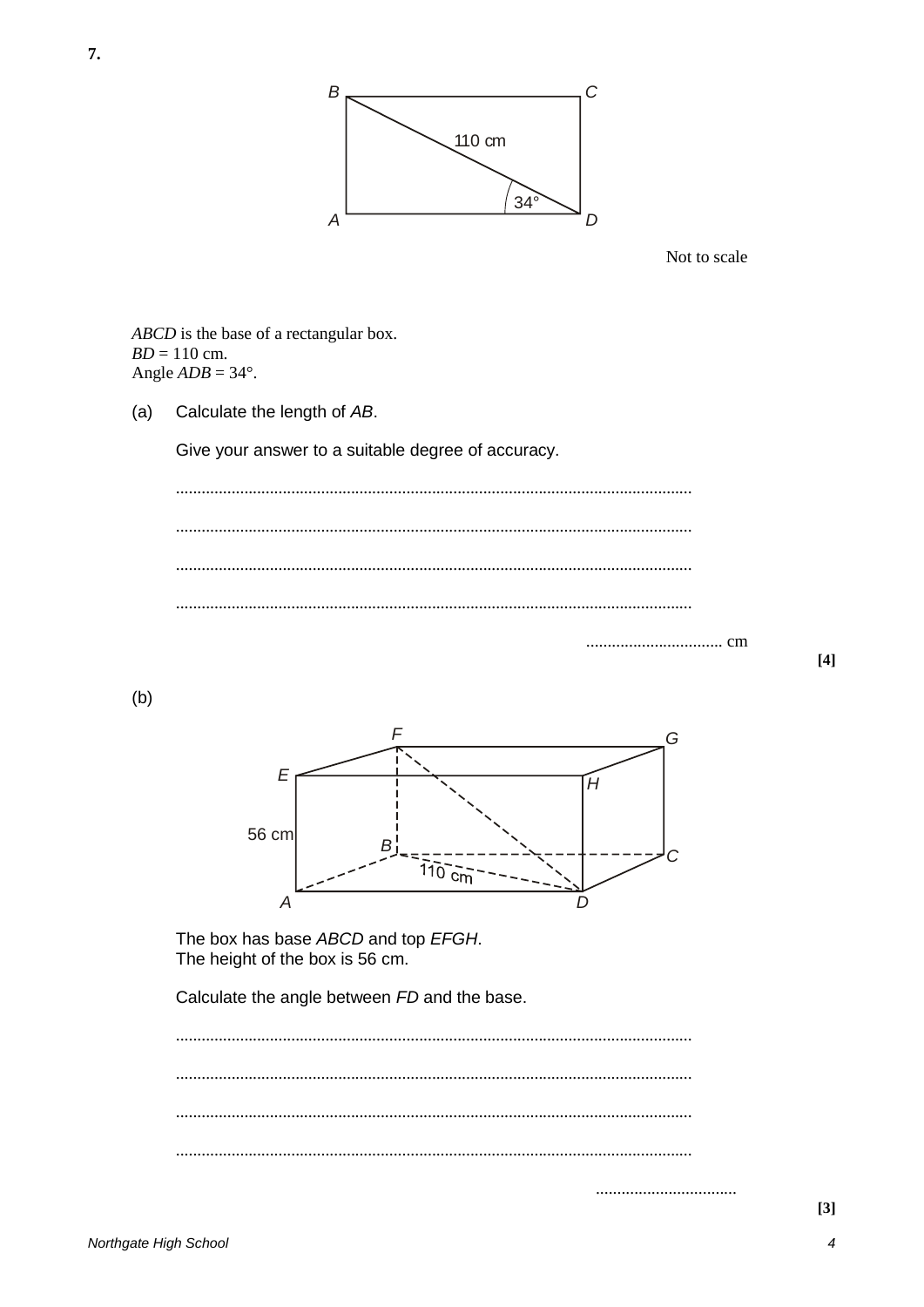**8.** The diagram shows triangle LMN.

LM =  $19.7$  cm. MN =  $17.4$  cm. Angle  $LMN = 109^\circ$ . Not to scale (a) Calculate LN. ........................................ cm **[3]** (b) Calculate the area of triangle LMN. ........................................ cm<sup>2</sup> 109° 17.4 cm<br>
Not to scale<br>
<br> **EXERENT MANUSICAL CONSTANT CONSTANT CONSUMING CONSUMING PROPERTY AND NOT CONSUMING PROPERTY CONSUMING PROPERTY CONSUMING PROPERTY CONSUMING PROPERTY CONSUMING PROPERTY CONSUMING PROPERTY CONS** M  $\geq N$ L 19.7 cm 17.4 cm

(c) L, M and N are three points on the circumference of a circle centre O, radius 16cm.



Not to scale

(i) Show that obtuse angle  $LON = 142^{\circ}$ .

**[2]**

**[2]**

(ii) Calculate the length of the arc LMN.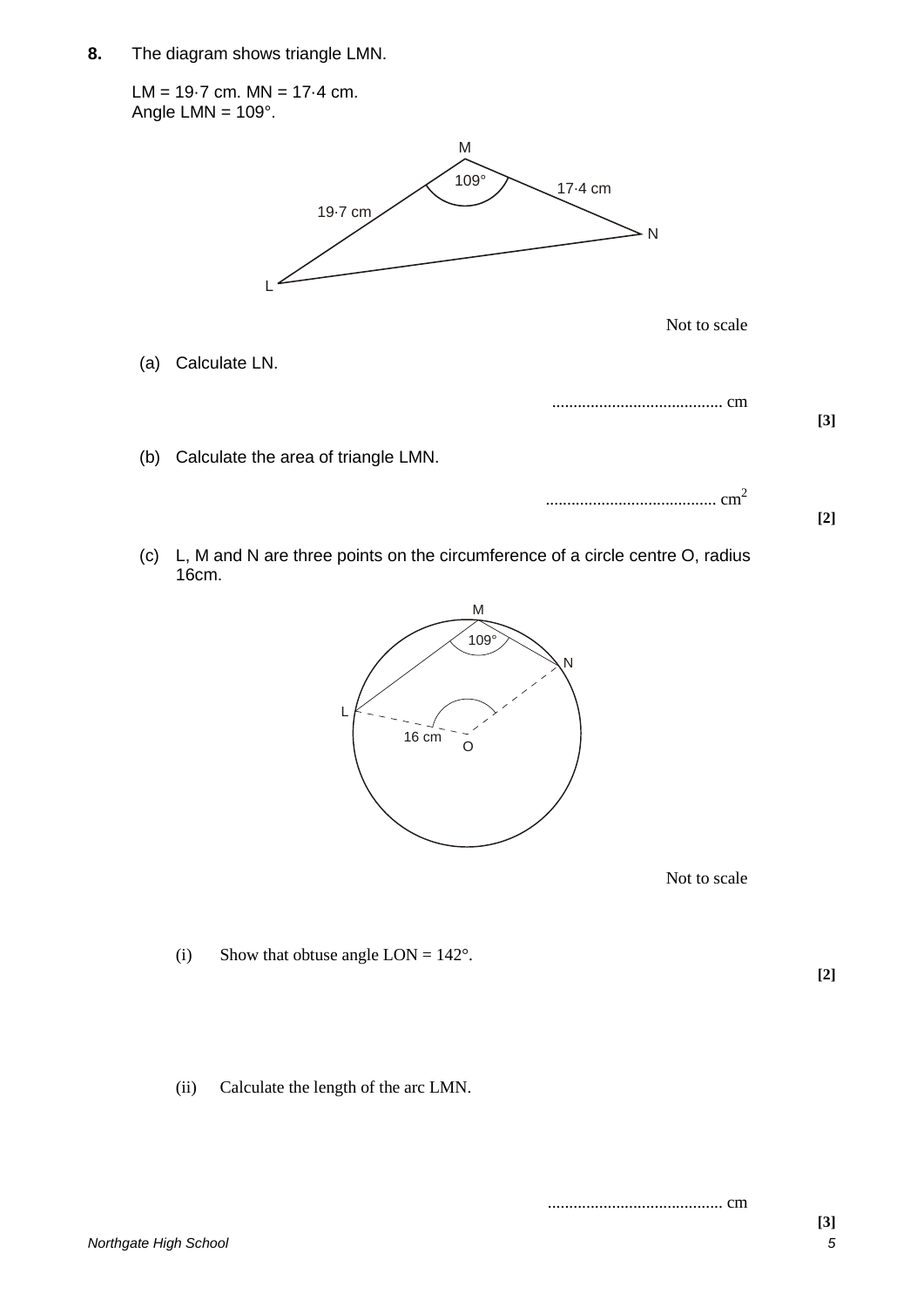**9.** The diagram shows a right-angled triangle *PQR*.

*PQ* is 2 units long and *QR* is 1 unit long. Angle *PQR* = 60° and angle *QPR* = 30°.

|     | $^{\prime}$ 30 $^{\circ}$<br>$\overline{2}$<br>60 <sup>°</sup><br>R  |       |  |  |  |  |  |
|-----|----------------------------------------------------------------------|-------|--|--|--|--|--|
|     | Not to scale                                                         |       |  |  |  |  |  |
|     | (a) Find sin $60^\circ$ .                                            |       |  |  |  |  |  |
|     | Give your answer in the form $\frac{\sqrt{a}}{b}$ .                  |       |  |  |  |  |  |
|     |                                                                      |       |  |  |  |  |  |
|     |                                                                      | $[3]$ |  |  |  |  |  |
| (b) | Find tan 30°.                                                        |       |  |  |  |  |  |
|     | $\frac{\sqrt{a}}{b}$<br>Give your answer in the form                 |       |  |  |  |  |  |
|     |                                                                      |       |  |  |  |  |  |
|     |                                                                      | $[2]$ |  |  |  |  |  |
| (b) | Draw a different triangle and write down the exact value of sin 45°. |       |  |  |  |  |  |
|     | Give your answer in the form $\frac{\sqrt{a}}{b}$                    |       |  |  |  |  |  |
|     |                                                                      |       |  |  |  |  |  |
|     |                                                                      |       |  |  |  |  |  |
|     |                                                                      |       |  |  |  |  |  |
|     |                                                                      |       |  |  |  |  |  |

.........................................................................................................................

........................................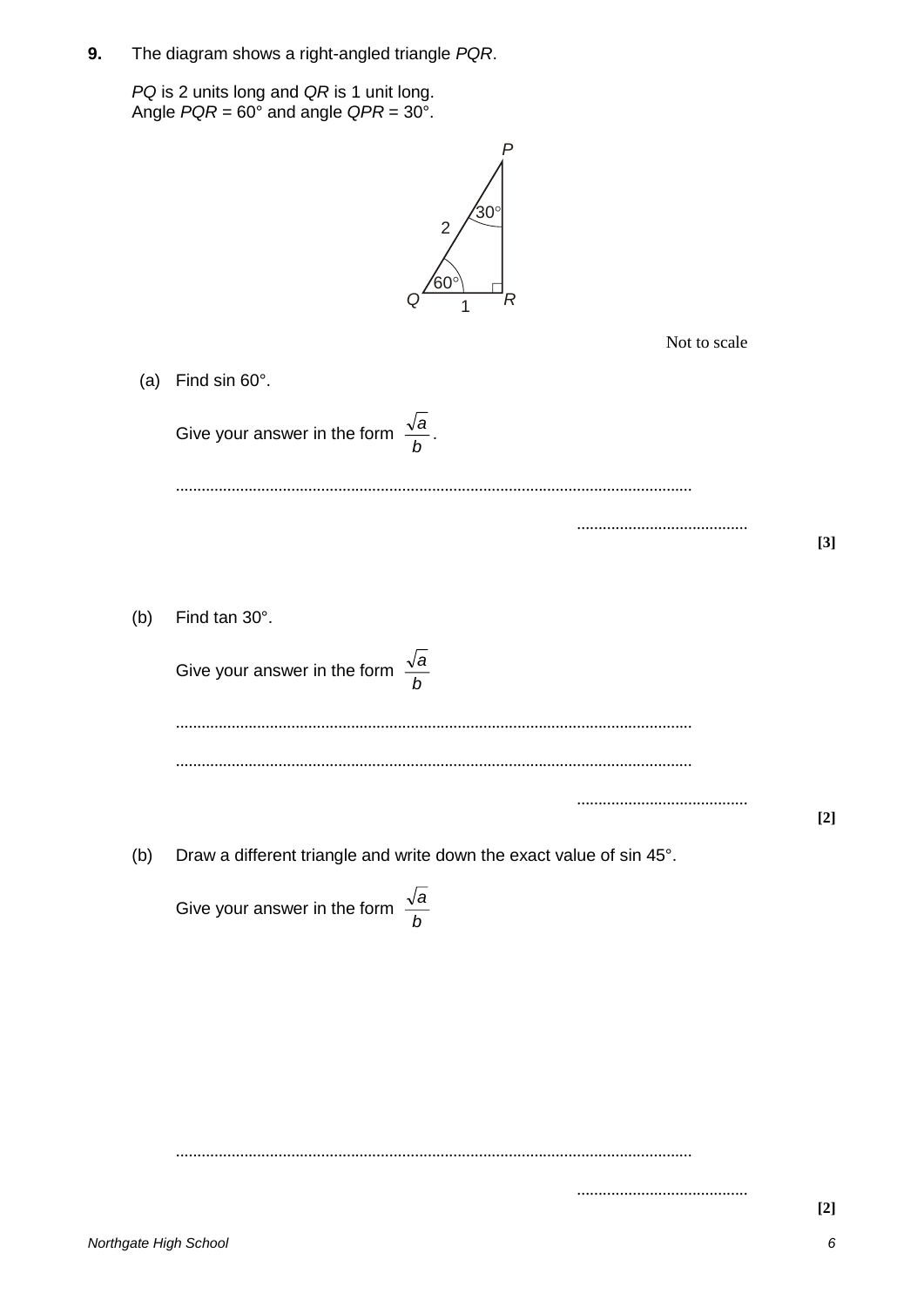

Not to scale

The diagram shows part of a circle, radius 5cm, with points *A,* Band Con the edge. *AC = 6* cm, *BC =* 8 cm and angle *C =* 90°.

(a) Explain how you can tell that *AB* is the diameter of the circle.

(b) Calculate the total shaded area. Give the units of your answer.

........................................

**[2]**